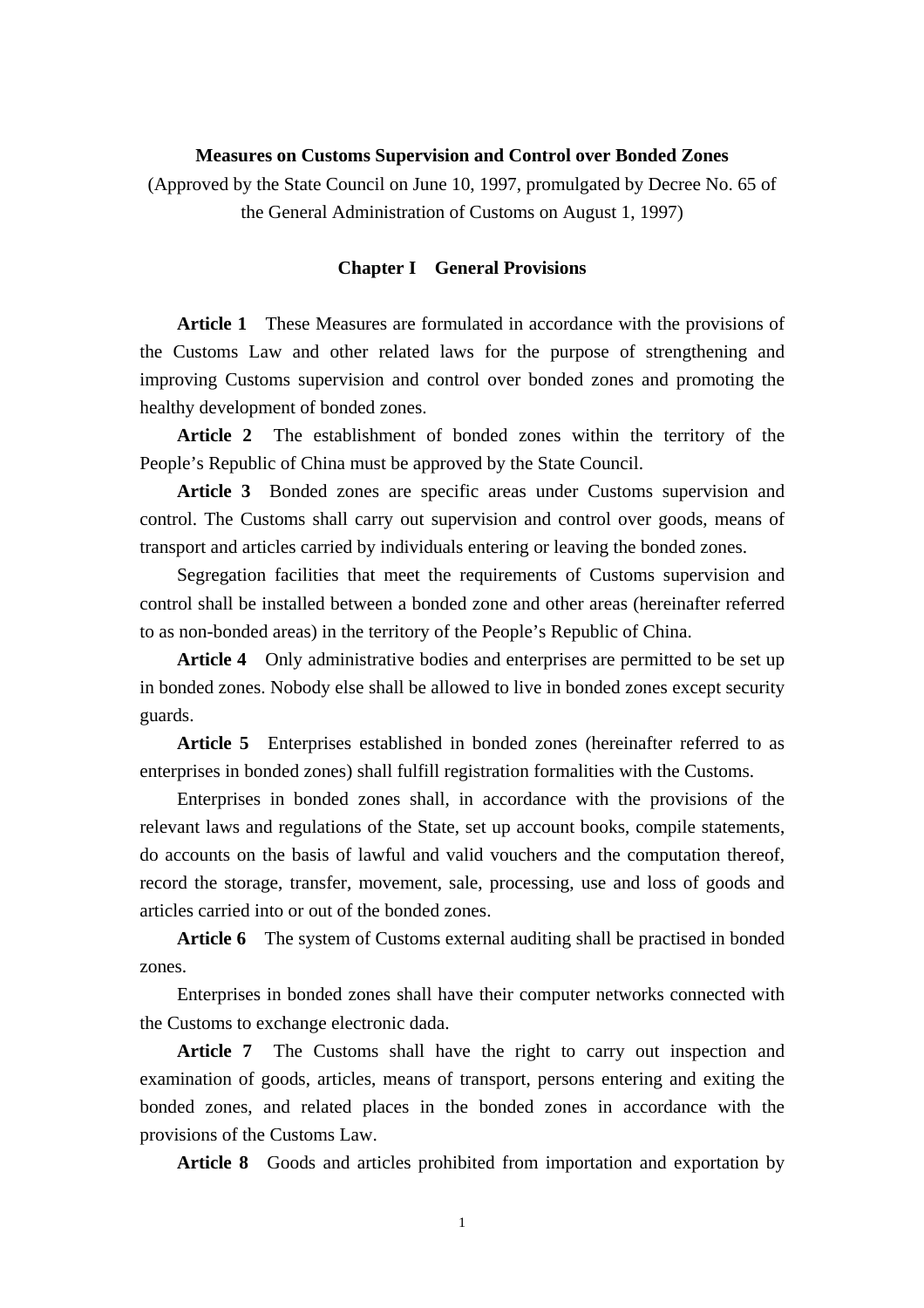the State shall not be allowed to enter or leave bonded zones.

## **Chapter II Supervision and Control over Goods Moving Between Bonded Zones and Places Outside the Territory**

Article 9 The Customs shall carry out simple and effective supervision and control over goods moving between bonded zones and places outside the territory.

 **Article 10** Goods moving between bonded zones and places outside the territory shall be recorded with the Customs by the consignee, consignor or its agent.

 **Article 11** Except for those subject to passive export quota control, goods moving between bonded zones and places outside the territory shall not be subject to import and export quota and licensing control.

 **Article 12** Import Customs duties and taxes at the importation on goods entering the bonded zones from places outside the territory, except for those otherwise provided for by laws and regulations, shall be dealt with in accordance with the following provisions:

 (1) Machines, equipment and other goods and materials needed for productive infrastructure construction projects in bonded zones shall be exempt from duties and taxes;

 (2) Equipment for production and management, articles for office use in reasonable quantity and spare parts for maintenance, fuels for production, materials and equipment needed for the construction of production and storage facilities to be used by enterprises in the bonded zones, shall be exempt from duties and taxes;

 (3) Equipment for management and articles for office use in reasonable quantity and spare parts for maintenance to be used by administrative bodies in the bonded zones shall be exempt from duties and taxes;

 (4) Raw materials, spare parts, components and packaging materials needed by enterprises in the bonded zones for the processing of export goods shall be treated as bonded goods.

 Goods or articles entering the bonded zones from places outside the territory other than those stipulated in Items (1) to (4) of the preceding paragraph shall be subject to duties and taxes according to law.

 Transit goods and goods stored in bonded zones shall be treated as bonded goods.

# **Chapter III Supervision and Control over Goods Moving Between a Bonded Zone and Non-bonded Areas**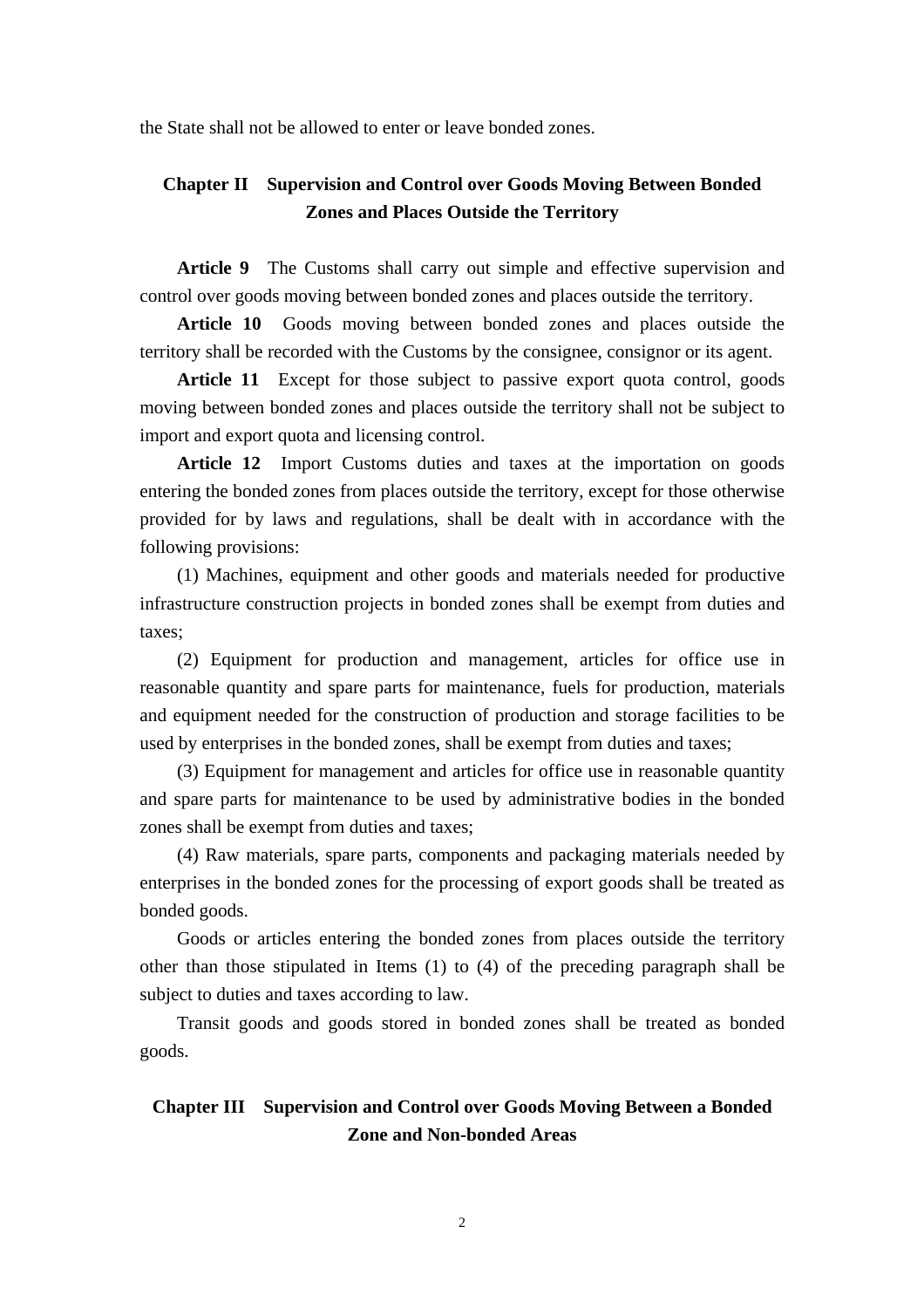**Article 13** Goods entering non-bonded areas from a bonded zone shall have Customs formalities fulfilled as import goods; goods entering a bonded zone from non-bonded areas shall have Customs formalities fulfilled as export goods and export tax refunds shall be dealt with in accordance with the relevant provisions of the State.

 The Customs shall carry out supervision and control over goods moving between a bonded zone and non-bonded areas in accordance with the relevant provisions of the State concerning administration of import and export.

 **Article 14** For machines, equipment, materials and articles for capital construction entering a bonded zone from non-bonded areas for use in the bonded zone, the unit that uses them shall submit to the Customs a list of these goods and articles which will be released upon Customs inspection.

 Where import Customs duties and taxes at the importation on the goods and articles in the preceding paragraph have already been paid, such duties and taxes shall not be refunded.

Article 15 For goods in bonded zones that need to be imported or exported at ports not in bonded zones or goods in one bonded zone that are to be transported to another bonded zone, a written application shall be filed to the Customs in advance and after being approved by the Customs, those goods shall be dealt with in accordance with the provisions concerning Customs transit transportation and relevant provisions.

#### **Chapter IV Supervision and Control over Goods in Bonded Zones**

 **Article 16** Goods in bonded zones may be transferred or moved between enterprises in bonded zones; the two sides shall have the transfer and movement thereof recorded at the Customs.

 **Article 17** Transit goods in bonded zones may be simply processed by grading, selecting, marking and repackaging in warehouses or other places in bonded zones.

Article 18 Where enterprises in bonded zones hold activities exhibiting goods from places outside the territory or goods from non-bonded areas in the bonded zones, such goods on exhibition shall be subject to Customs supervision and control.

### **Chapter V Administration of Goods for Inward Processing in Bonded Zones**

 **Article 19** Enterprises in bonded zones engaged in inward processing shall record with the Customs necessary materials and parts entering or leaving the bonded zones.

**Article 20** Processing enterprises in bonded zones producing export products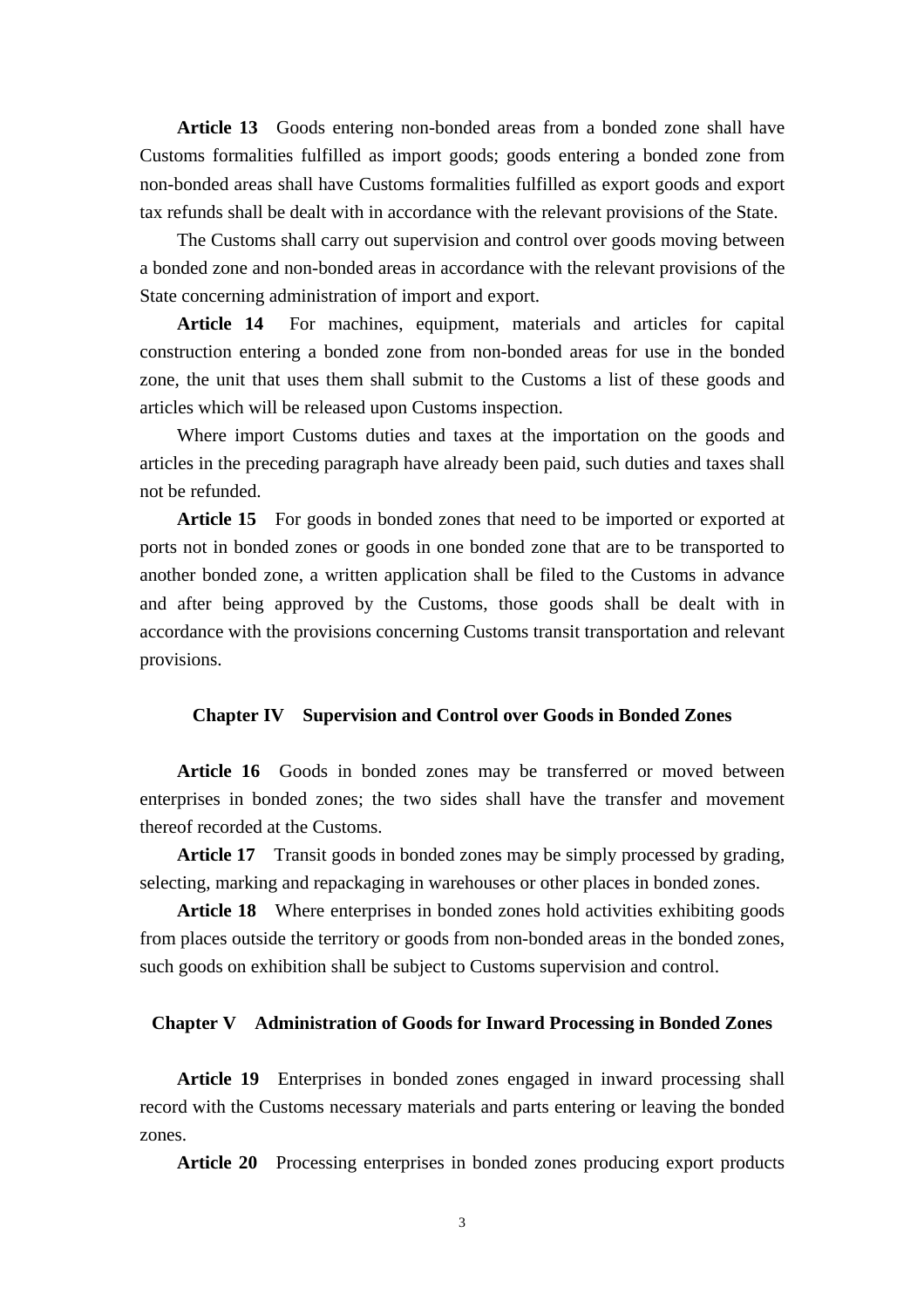subject to passive quota control shall obtain approval from the competent department of the State Council in advance.

 **Article 21** Where the finished products manufactured by processing enterprises in bonded zones and the leftover bits and pieces resulting from the manufacturing process are to be transported out of the territory, Customs formalities shall be undertaken according to the relevant provisions of the State; except for those otherwise provided for by laws and regulations, export Customs duties shall be exempt from.

 Where the finished products manufactured in bonded zones and by-products and the leftover bits and pieces resulting from the manufacturing process are to be transported by processing enterprises in bonded zones into non-bonded areas, import declaration formalities shall be undertaken with the Customs according to the relevant provisions of the State and the duties and taxes shall be paid according to law.

 **Article 22** Where the finished products manufactured by processing enterprises in bonded zones wholly from materials and parts from places outside the territory are sold to non-bonded areas, the Customs shall levy duties and taxes thereon as import finished goods.

 Where the finished products manufactured by containing materials and parts from places outside the territory are sold to non-bonded areas, the Customs shall levy duties and taxes on the finished products based on such materials and parts contained therein; if the description, quantity or value of such materials and parts has not been correctly declared, the Customs shall levy duties and taxes thereon as imported finished goods.

 **Article 23** Any processing enterprise in a bonded zone that entrusts processing business to an enterprise in a non-bonded area or accepts processing business entrusted by an enterprise in a non-bonded area shall obtain approval from the Customs in advance and meet the following conditions:

 (1) It possesses promises for production in the bonded zone and has formally begun processing businesses.

 (2) The main part of the processing business entrusted to an enterprise in a non-bonded area must be done in the bonded zone.

 (3) The period for the processing business entrusted to an enterprise in a non-bonded area shall be six months; where a prolonged period is needed in special cases, an application for extension shall be submitted to the Customs and the extension shall be six months. Fully processed products in a non-bonded area shall be transported back to the bonded zone; those that need to be exported directly from a non-bonded area shall have verification and cancellation formalities fulfilled at the Customs.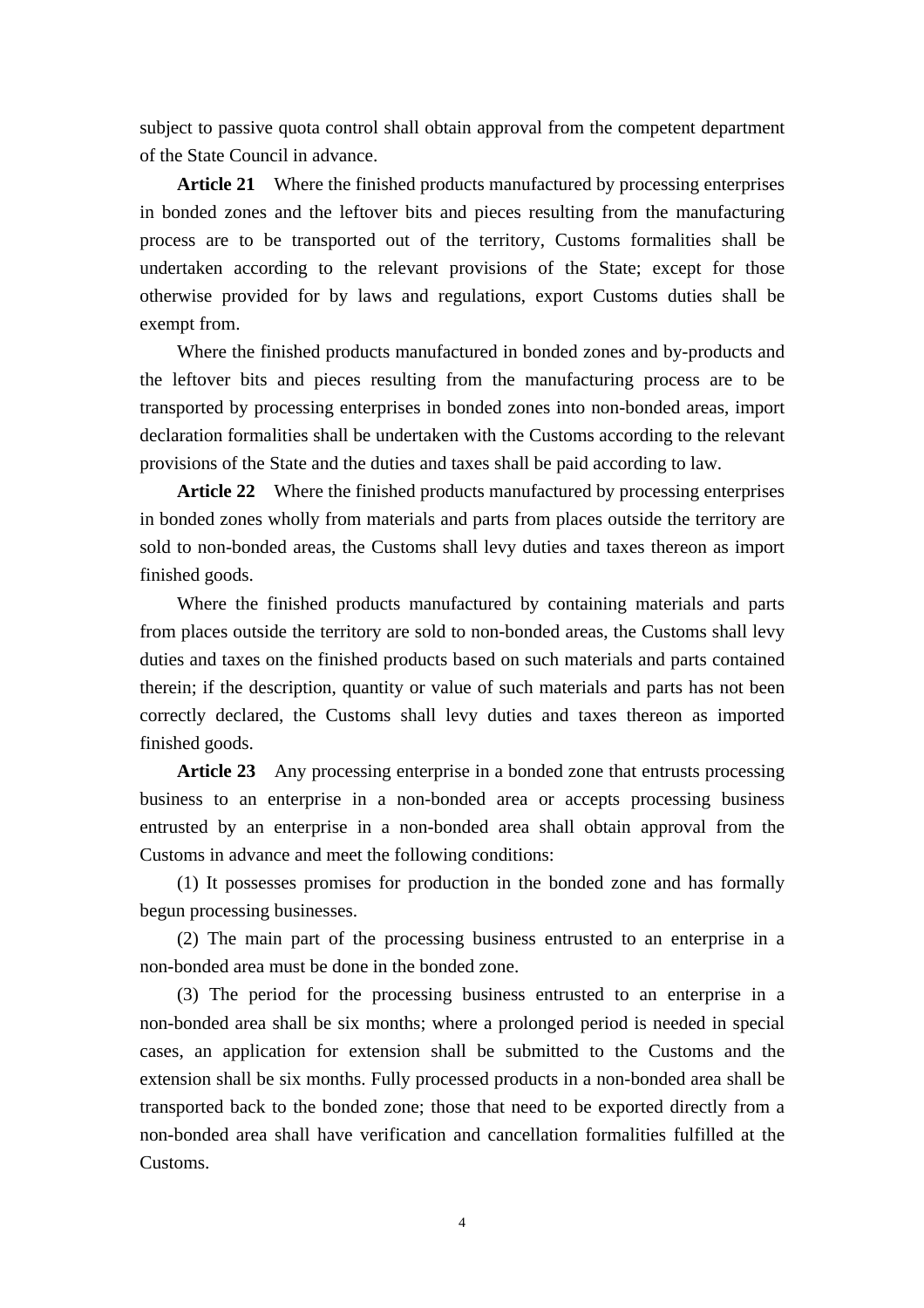(4) When accepting processing business entrusted by an enterprise in a non-bonded area, a processing enterprise in a bonded zone shall record with the Customs the materials and parts for entrusted processing. Accounts and records for materials, parts and products in entrusted processing and those of the enterprise in the bonded zone shall be kept separately and the two categories of materials and products shall be used separately. Fully processed products shall be transported back to the enterprise in a non-bonded area and the enterprise in the bonded zone shall close the case with the Customs.

 **Article 24** The Customs shall not implement the system of bank guarantee ledger for inward processing such as processing with imported materials or processing with customers' materials carried out by enterprises in bonded zones.

 For inward processing entrusted to an enterprise in a non-bonded area, the enterprise in the non-bonded area shall register and record contracts with the local Customs offices and the system of bank guarantee ledger for inward processing shall be effectuated.

## **Chapter VI Supervision and Control over Means of Transport and Articles Carried by Individuals Entering or Leaving Bonded Zones**

 **Article 25** Means of transport and persons entering or leaving the bonded zones shall pass through the special channels appointed by the Customs and accept Customs inspection.

 **Article 26** The person in charge of the means of transport entering or leaving a bonded zone shall fulfill formalities for registration and recordation with the Customs on the strength of the credentials approved by the competent authority of the bonded zone along with the list of the names, number and plate-numbers of the means of transport and the names of the drivers.

 **Article 27** Without the approval of the Customs, means of transport and persons from bonded zones to non-bonded areas shall not carry or take duty-free or tax-free goods and articles, bonded goods and products made of bonded materials and parts in bonded zones.

#### **Chapter VII Supplementary Provisions**

 **Article 28** Violation of the provisions of these Measures shall be dealt with by the Customs in accordance with the provisions of the Customs Law of the People's Republic of China and the Rules for the Implementation of Administrative Punishments Under the Customs Law of the People's Republic of China; if the